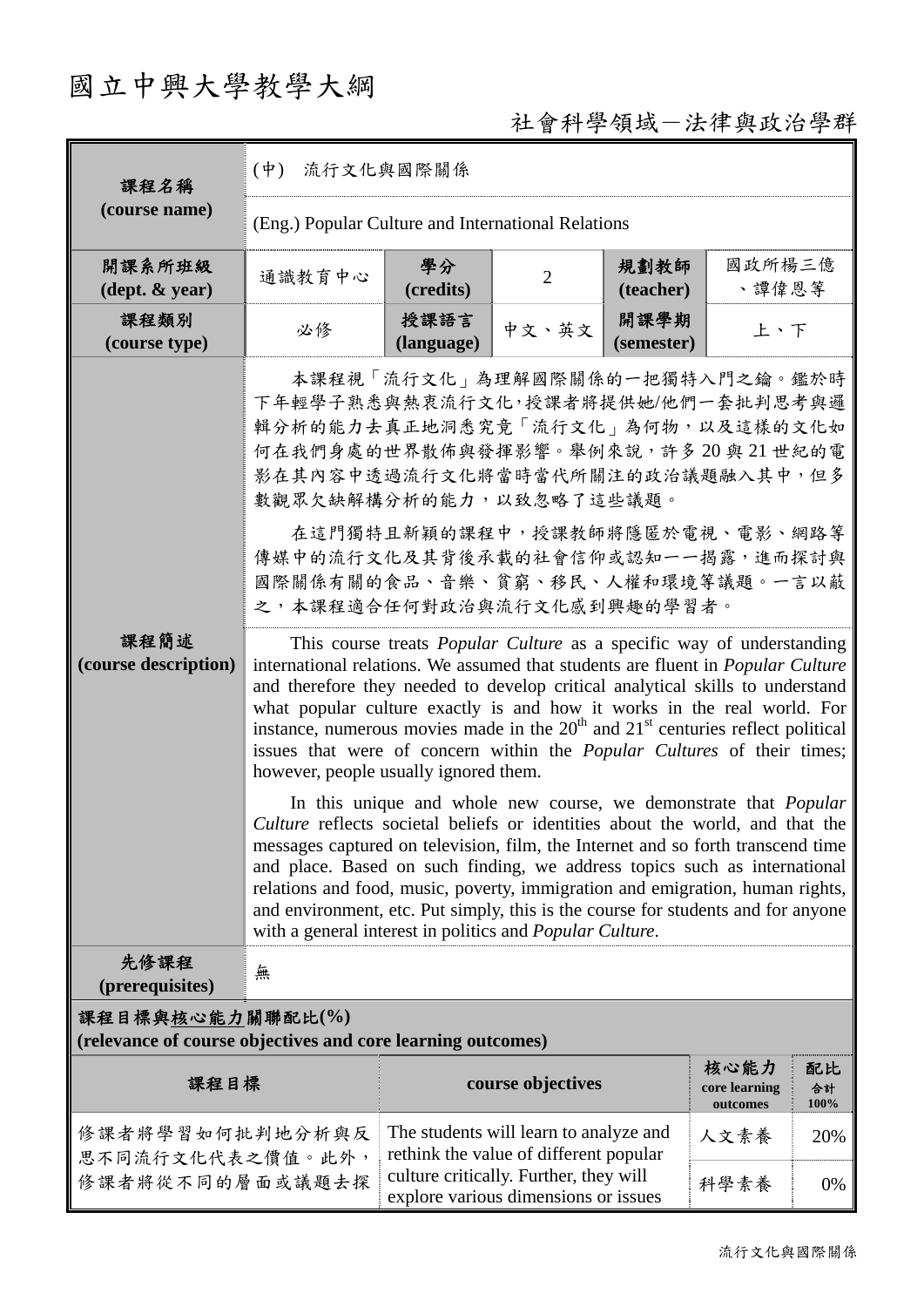| 索與發掘流行文化對國際關係的影<br>, 以及國際關係對流行文化的反<br>響                                                        | that investigate both what popular<br>culture does to international relations |  | 溝通能力 | 0%  |  |  |  |  |  |
|------------------------------------------------------------------------------------------------|-------------------------------------------------------------------------------|--|------|-----|--|--|--|--|--|
| 饋。                                                                                             | and what international relations do<br>with popular culture.                  |  | 創新能力 | 30% |  |  |  |  |  |
|                                                                                                |                                                                               |  | 國際視野 | 30% |  |  |  |  |  |
|                                                                                                |                                                                               |  | 社會關懷 | 20% |  |  |  |  |  |
| 課程目標之教學方法與評量方法<br>(teaching and assessment methods for course objectives)                      |                                                                               |  |      |     |  |  |  |  |  |
| 教學方法 (teaching methods)                                                                        | 學習評量方式 (evaluation)                                                           |  |      |     |  |  |  |  |  |
| 口述、討論、網路教學平台                                                                                   | 小組討論、同儕互評、筆試 (選擇與申論)、<br>期中考與期末考由修課者自行在網路教學平<br>台完成                           |  |      |     |  |  |  |  |  |
| 授課內容(單元名稱與內容、習作 / 考試進度、備註)                                                                     |                                                                               |  |      |     |  |  |  |  |  |
| (course content and homework / tests schedule)                                                 |                                                                               |  |      |     |  |  |  |  |  |
| 「很犯規」的流行文化<br>$\mathbf{1}$<br>譚偉恩                                                              |                                                                               |  |      |     |  |  |  |  |  |
| 3<br>蔡育岱<br>流行文化的來源                                                                            | 流行文化的定義<br>$\overline{2}$<br>楊三億                                              |  |      |     |  |  |  |  |  |
| 陳牧民 另類武器<br>$\overline{4}$                                                                     |                                                                               |  |      |     |  |  |  |  |  |
| 5<br>楊三億<br>載體的象徵意義                                                                            |                                                                               |  |      |     |  |  |  |  |  |
| 蔡東杰<br>6<br>推手&推入火坑的手                                                                          |                                                                               |  |      |     |  |  |  |  |  |
| $\overline{7}$<br>卓慧菀 流行文化與智慧財產                                                                |                                                                               |  |      |     |  |  |  |  |  |
| 8<br>陳牧民 傳統的信仰&流行的宗教                                                                           |                                                                               |  |      |     |  |  |  |  |  |
| 9<br>蔡東杰 俠之大者的情操與國族                                                                            |                                                                               |  |      |     |  |  |  |  |  |
| 10<br>廖舜右<br>躍然紙上的「巨人」                                                                         |                                                                               |  |      |     |  |  |  |  |  |
| 廖舜右 兵不厭詐,這是戰爭!<br>11                                                                           |                                                                               |  |      |     |  |  |  |  |  |
| 12<br>廖舜右 大航海帝國戰記                                                                              |                                                                               |  |      |     |  |  |  |  |  |
| 13<br>蔡育岱 決戰時裝伸展台                                                                              |                                                                               |  |      |     |  |  |  |  |  |
| 14<br>譚偉恩 雜食者的困境                                                                               |                                                                               |  |      |     |  |  |  |  |  |
| 15<br>蔡明彥 敵人、競爭者或朋友(I)                                                                         |                                                                               |  |      |     |  |  |  |  |  |
| 蔡明彦<br>敵人、競爭者或朋友(II)<br>16                                                                     |                                                                               |  |      |     |  |  |  |  |  |
| 17<br>譚偉恩 流行文化的政治解構&社會重建                                                                       |                                                                               |  |      |     |  |  |  |  |  |
| 18<br>楊三億 回顧與前瞻                                                                                |                                                                               |  |      |     |  |  |  |  |  |
| 教科書與參考書目(書名、作者、書局、代理商、說明)<br>(textbook & other references)                                     |                                                                               |  |      |     |  |  |  |  |  |
| 紙本教材:                                                                                          |                                                                               |  |      |     |  |  |  |  |  |
| Clay Shirky, The Political Power of Social Media, Foreign Affairs, Vol. 90 (Jan/Feb 2011).     |                                                                               |  |      |     |  |  |  |  |  |
| Nissim Kadosh Otmazgin, "Contesting soft power: Japanese popular culture in East and Southeast |                                                                               |  |      |     |  |  |  |  |  |
| Asia," Int. Relations of the Asia-Pacific Volume 8, Issue, 1 (2008): 73-101.                   |                                                                               |  |      |     |  |  |  |  |  |
| Tim Delaney, "Pop Culture: An Overview," Philosophy Now, Issue 64 (Nov/Doc. 2007).             |                                                                               |  |      |     |  |  |  |  |  |
| 有聲教材:由各週負責之授課者提供,並於前一星期事先公佈於教學平台                                                               |                                                                               |  |      |     |  |  |  |  |  |